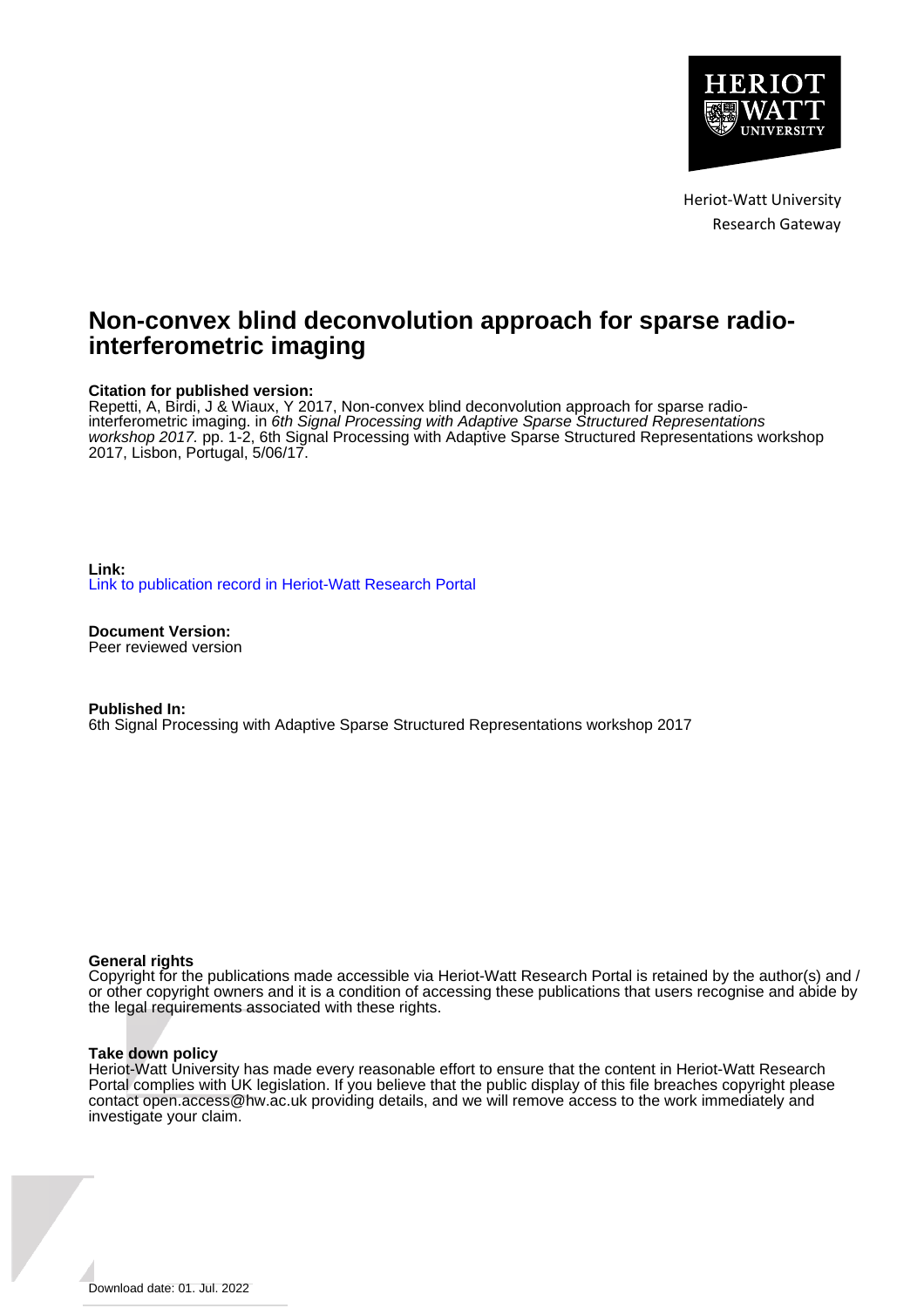# Non-convex blind deconvolution approach for sparse radio-interferometric imaging

Audrey Repetti, Jasleen Birdi, and Yves Wiaux

Institute of Sensors, Signals and Systems, Heriot-Watt University, Edinburgh EH14 4AS, UK.

*Abstract*—New generations of imaging devices aim to produce high resolution and high dynamic range images. In this context, the associated high dimensional inverse problems can become extremely challenging from an algorithmic view point. In addition, the imaging procedure can be affected by unknown calibration kernels. This leads to the need of performing joint image reconstruction and calibration, and thus of solving non-convex blind deconvolution problems. In the recently submitted paper [1], we developed a method to solve the joint imaging and calibration problem in radio interferometry in astronomy. To solve this problem, we leverage a block-coordinate forward-backward algorithm, specifically designed to minimize non-smooth non-convex and high dimensional objective functions. Here we describe the proposed method and show its performance through simulation results.

### I. INTRODUCTION

In image processing, the objective is to find an estimation of an original unknown image  $\overline{x} \in \mathbb{R}^N$  from an inverse problem  $y =$  $\overline{G}\overline{x}+w$ , where  $\overline{G}$  is an observation matrix and w is a realisation of an additive random noise. When  $\overline{G}$  is perfectly known, this problem can be efficiently solved using convex optimization tools [2], [3]. However, in practice,  $\overline{G}$  is unknown and has to be calibrated, jointly with the estimation of the image, leading to a blind deconvolution problem. The latter is a challenging task, mainly due to the nonlinearity of the measurements, and, in the context of astronomical radio-interferometry, this difficulty is multiplied manifold by the high dimensionality of the underlying problem. Indeed, in this case, the images of interest can reach gigapixel or terapixel size, while the calibration variables correspond to a large number of low resolution images related to each antenna of the telescope [4], [5]. In this context adapted scalable approaches have to be developed.

### II. PROPOSED BLIND DECONVOLUTION APPROACH

In radio-interferometry, the observations consists of under-sampled Fourier measurements, acquired by antenna pairs indexed by  $(\alpha, \beta) \in$  $\{1,\ldots,n_a\}^2$ , with  $\alpha \neq \beta$  and  $n_a$  being the number of antennas of the interferometer. These acquisitions are degraded by antennabased gains, acting as convolution kernels in the Fourier domain, and which can be modelled as low resolution complex valued images of dimension  $N$ . In this context, the objective is to estimate jointly the original unknown image  $\overline{x}$  and the direction dependent (DD) gain associated with each antenna. In order to reduce the dimensionality of this problem, we assume that for each antenna  $\alpha$ , the associated gain is band-limited and consists in only  $S \ll N$  non-zero coefficients in the Fourier domain, stored in a vector  $\overline{u}_{\alpha} \in \mathbb{C}^{S}$ . Under this assumption, the measurements can be written as a data matrix  $Y = \overline{D}_1 \overline{X} \overline{D}_2^{\top} + W$ , where  $\overline{X} \in \mathbb{C}^{N \times N}$  is the symmetric matrix containing on each line/row a translation of the Fourier transform of  $\overline{x}$ , to model a convolution operation, W is a realization of an additive i.i.d. Gaussian noise matrix, and  $\overline{D}_1 \in \mathbb{C}^{n_a \times N}$  (resp.  $\overline{D}_2 \in \mathbb{C}^{n_a \times N}$ ) is the sparse matrix containing on each line the non-zero coefficients  $\overline{\boldsymbol{u}}_{\alpha,1} = (\overline{u}_{\alpha}(-s))_s \in \mathbb{C}^S$  (resp.  $\overline{\boldsymbol{u}}_{\alpha,2} = \overline{\boldsymbol{u}}_{\alpha}^*$ ), centred at the measured frequencies. Furthermore, we make use of prior information on bright sources of the image by considering  $\overline{x}$  as a sum of two images  $b+\overline{\epsilon}$ , where b, with support S, is known, while  $\bar{\epsilon}$  has to be estimated. Then,

we propose to estimate jointly  $\overline{\epsilon}$ , and matrices  $\overline{D}_1$  and  $\overline{D}_2$  defining their estimates as a solution to

$$
\begin{array}{ll}\text{minimize} & F\left(\boldsymbol{\epsilon}, (\boldsymbol{u}_{\alpha,1}, \boldsymbol{u}_{\alpha,2})_{1 \leqslant \alpha \leqslant n_a}\right) \\ & + R(\boldsymbol{\epsilon}) + \sum_{\alpha=1}^{n_a} P_{\alpha}(\boldsymbol{u}_{\alpha,1}, \boldsymbol{u}_{\alpha,2}), \quad (1) \end{array}
$$

where  $F$  is the data fidelity term chosen to be a least squares criterion related to the observation model, and R (resp.  $P_{\alpha}$ ) is the regularization term to incorporate *a priori* information in the image (resp. DD gains). On the one hand, we use  $R$  to promote sparsity (using an  $\ell_1$  norm) in the restriction of  $\epsilon$  to the complementary set  $S<sup>c</sup>$  of S, leveraging recent results in the compressive sensing theory [6]. Moreover, we consider a positivity constraint in  $S<sup>c</sup>$ , while, in S, we use bounds related to the possible errors appearing in **. On the** other hand,  $\overline{D}_1$  and  $\overline{D}_2$  corresponding to the same coefficients up to a transformation, we choose  $P_{\alpha}$  to control the distance between  $u_{\alpha,1}$  and  $u_{\alpha,2}$ . Moreover, we consider constraints on the amplitude of the Fourier coefficients of the DD gains.

We propose to solve the non-convex non-smooth minimization problem (1) using an alternating forward-backward approach based on the algorithm proposed in [7], which comes with convergence guarantees. Basically, this iterative algorithm alternates between the estimation of the image  $\epsilon$  and the estimation of variables  $(\mathbf{u}_{\alpha,1}, \mathbf{u}_{\alpha,2})_{1\leqslant \alpha \leqslant n_a}$  related to the DD gains, computing a gradient step followed by a proximity step. More details on the model and the method are given in [1].

#### III. SIMULATION RESULTS

To show the performance of the proposed approach, we computed numerical experiments on simulated sky images of size  $128 \times 128$ , consisting of point sources, generated randomly on two intensity levels, considering  $n_a = 200$  randomly distributed antennas, and modelling DD gains with support of size  $S = 7 \times 7$ . More precisely  $\overline{x} = \overline{x}_1 + \overline{x}_2$ , where  $\overline{x}_1$  is approximately known and has an energy  $E(\overline{x}_1) = 10$ , while  $\overline{x}_2$  is unknown and has a lower energy  $E(\overline{x}_2)$ , which we take to be either equal to  $0.01$ ,  $0.1$  or 1. The approximation **b** of  $\overline{x}_1$  is modelled such that  $b(n) = (1 + pz(n))x_1(n)$  where  $z(n) \sim \mathcal{N}(0, 1)$ , and  $p > 0$  determines the approximation degree of  $\overline{x}_1$ . Then, the objective is to estimate the faint sources belonging to  $\overline{x}_2$ . In Fig. 1 is shown the true second level  $\overline{x}_2$  (left), its estimations considering  $p = 0.01$  (center), and  $p = 0.1$  (right). We can observe that in the cases when  $E(\overline{x}_2) \in \{0.1, 1\}$ , the positions of the faint sources are recovered correctly. When  $E(\overline{x}_2) = 0.01$ , the reconstruction is less accurate. However, it is worth noting that in this case the errors considered between b and  $\overline{x}_1$  are 10 to 100 times larger than the intensity of sources in  $\overline{x}_2$ . Moreover, we compare our approach with a state of the art method [8] for direction independent effects calibration in radio-interferometry, where DD gains are approximated by constant images instead of low-resolution images. However, contrary to our method, [8] does not provide any sensible reconstruction of  $\overline{x}_2$ . These results are attested by Fig. 2 which shows an SNR comparison of the reconstruction of  $\overline{x}_2$  using both methods.